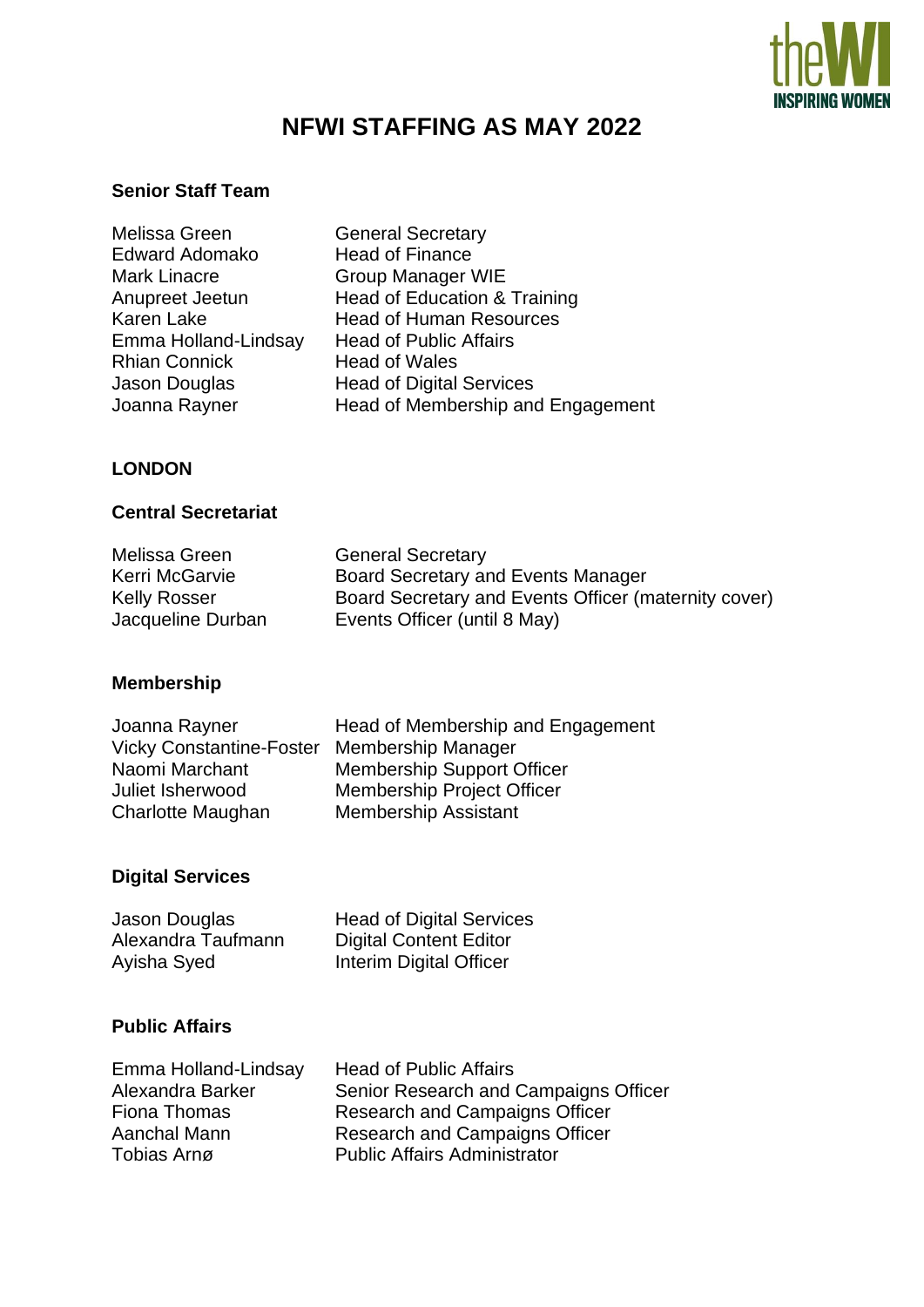

# **Finance**

| Edward Adomako<br><b>Thasha Ravennaath</b><br>Erika Kaic<br>Kala Ratnakumar<br><b>Rebecca Francis</b>  | <b>Head of Finance</b><br><b>Senior Finance Officer</b><br><b>Finance Officer</b><br><b>Finance Officer</b><br>Finance Department and GDPR Administrator/Interim<br><b>Digital Content Officer</b> |  |
|--------------------------------------------------------------------------------------------------------|----------------------------------------------------------------------------------------------------------------------------------------------------------------------------------------------------|--|
| <b>Human Resources</b>                                                                                 |                                                                                                                                                                                                    |  |
| <b>Karen Lake</b><br><b>Andrea Stanley</b>                                                             | <b>Head of Human Resources</b><br>Lead HR Officer – Policy and Engagement<br><b>HR Operations Assistant (Vacant)</b>                                                                               |  |
| <b>Resources</b>                                                                                       |                                                                                                                                                                                                    |  |
| <b>Latel Monks</b><br><b>Kate Robinson</b>                                                             | <b>Resources Manager</b><br><b>Office Assistant</b>                                                                                                                                                |  |
| <b>WI Enterprises</b>                                                                                  |                                                                                                                                                                                                    |  |
| <b>Mark Linacre</b><br><b>Carlos Fialho</b>                                                            | Group Manager WIE<br>Marketing and Project Manager                                                                                                                                                 |  |
| <b>WI Life</b>                                                                                         |                                                                                                                                                                                                    |  |
| <b>Editorial</b>                                                                                       |                                                                                                                                                                                                    |  |
| <b>Eleanor Wilson</b><br><b>Charlotte Guckian</b>                                                      | <b>Staff Writer</b><br>Editorial Assistant (shared role)                                                                                                                                           |  |
| <b>Advertising</b>                                                                                     |                                                                                                                                                                                                    |  |
| <b>Andrew Lawston</b><br><b>Shirley McGlynn</b><br><b>Elizabeth Reilly</b><br><b>Charlotte Guckian</b> | <b>Advertising Manager</b><br><b>Display Sales Executive</b><br><b>Classified Sales Executive</b><br>Editorial Assistant (shared role)                                                             |  |
| <b>Centre for Training and Personal Development</b>                                                    |                                                                                                                                                                                                    |  |
| Anupreet Jeetun<br><b>Tracy Strain</b><br><b>Elaine Smith</b>                                          | Head of Education & Training<br><b>Training Manager</b><br><b>Training Officer</b>                                                                                                                 |  |